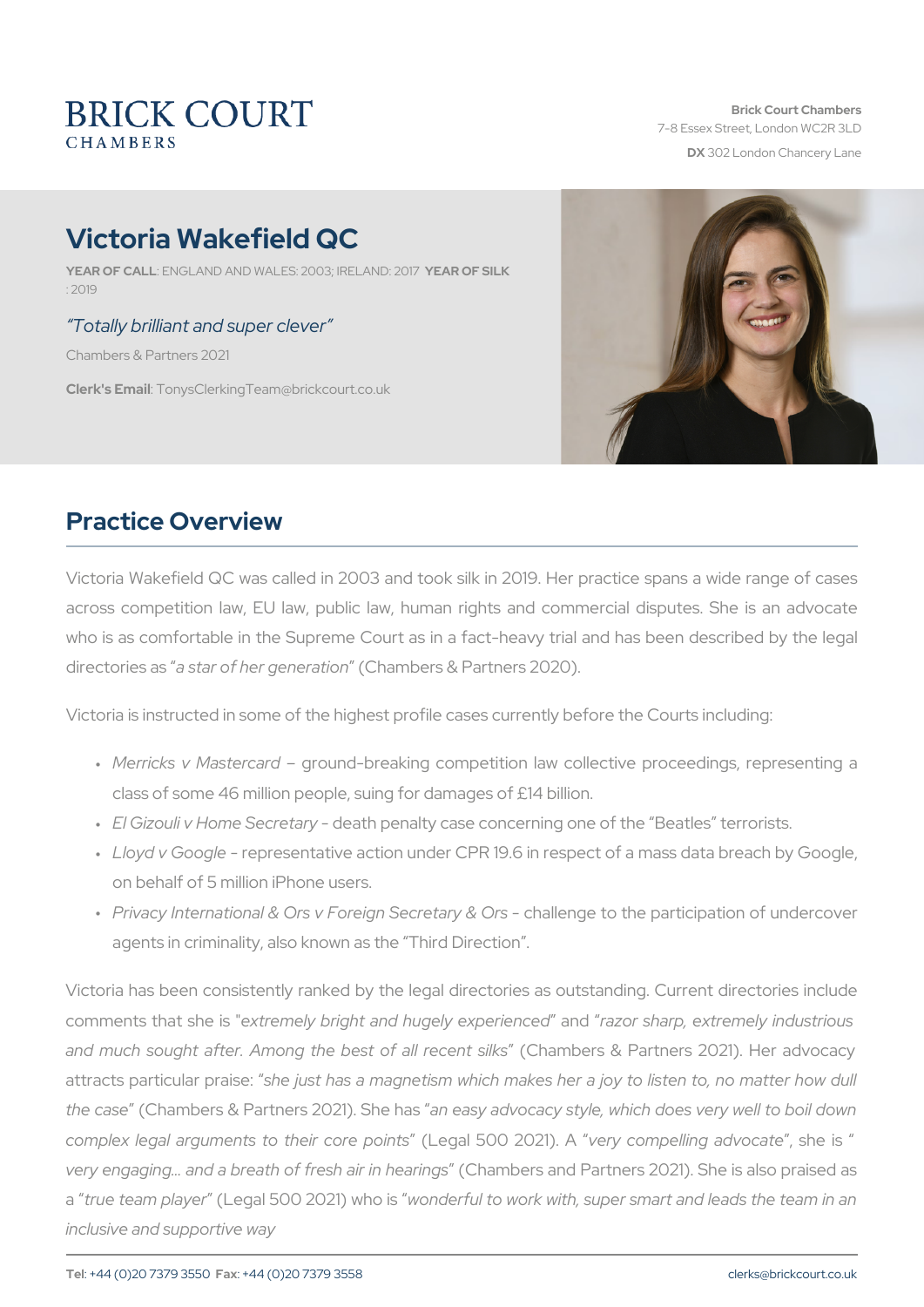(Legal 500 S2h 0e2 1 \$. brilliant. Incredibly quick, very intellige egnati,  $an \omega$ 2021).

#### Competition

- " Merricks v Mas[12e0r2c0a]rdUKSC 51 Victoria represents Walter breaking collective action against Mastercard in respect of the Merricks seeks to represent a class of some 46 million people, in Supreme Court upheld the Court of Appeal s judgment in Mr Merri Collective Proceedings Order has now been remitted to the Compe
- " Evans v Barclays Ban2k01&9 Oothweasds) Victoria represents Phil E collective proceedings in respect of the FX cartels. This raises to resolve a carriage dispute between two competing class repre
- " Cabo Concepts v MGA Entendanment and s) Victoria represents the High Court claim alleging abuse of dominance and anti-competitive
- " R (Medical Defence Union) v Secreta(r2y02o**0 Sna**wtærdf**s**)r HeVailctthoria r the Claimants in this State aid challenge to the assumption by the liabilities.
- " Confidential sports arbitration relating to breach of Articles 101 a
- " Case C-144L/ulp9in Pv CommiNsiscitcon ria is instructed by one of the gener high profile appeal concerning the Commission s so- called pay for
- " R (Tempus)  $\sqrt[6]{2}$ BE9\$ Victoria was instructed in this State Aid chal the standstill requirement in the electricity capacity market.
- " Queens Park Rangers v the Engl(i**AhbiFroactiball Alweaaogu @**ctober 2 settled in July 2018) Victoria was junior counsel for QPR challenge to the Championship 2012 Financial Fair Play Rules.
- " Carewatch Care Services Limited v Focus[200a14i]hgE\SY&HrCvi2:83 3Lim\Yieth instructed for the Claimant in this 7-day trial relating to post and active/passive selling. She appeared unled, against a QC, the claim (with co-counsel addressing the common law points).
- " Involvement Packaging v(**sek**telogdPslapstinkg 2013) Victoria was led b QC in this commercial agency claim, which also raised contract an
- " EWRG v Philip(sse&ttDero's autumn 2012) Victoria was instructed as c this large piece of competition litigation in the High Court.
- " Applications for warrants Victoria has appeared as junior co brought by the Office of Fair Trading.
- " Bookmakers Afternoon Greyhound Services v Amalga[m280&d] RalcEnF (D) 73 (Aug) - Appeared led by Charles Hollander QC and Helen relating to media rights.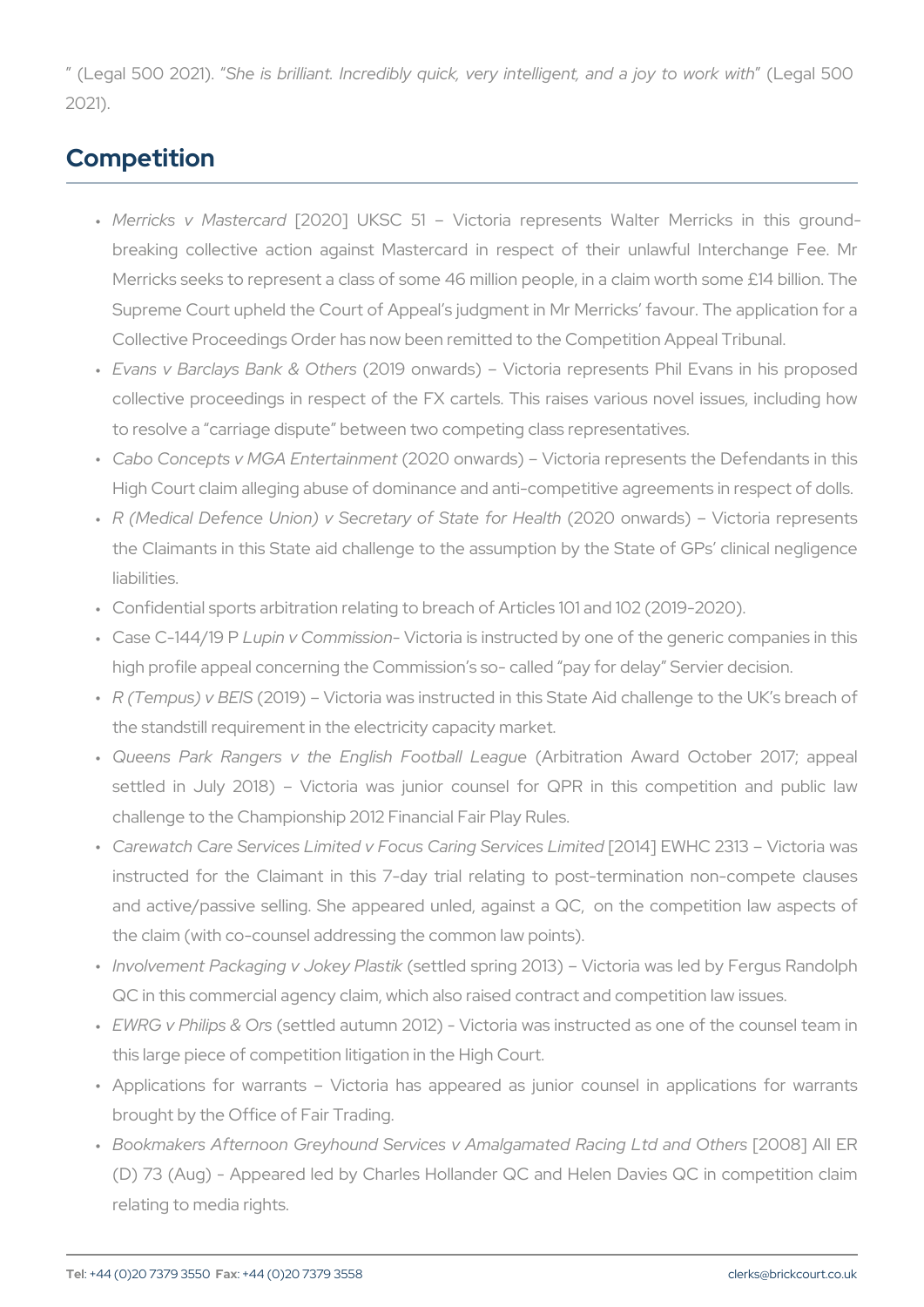- " Easyjet v Liverpo(osle:Atilmepolo 121007) led by Mark Brealey QC and Dan the Defendants in a competition law claim.
- " Adidas v International Tennis(sFeetolleeroat 200n068) Orlsed by Charles Ho behalf of the Defendants in a competition law claim.

# EU

In the national courts:

- " R (Medical Defence Union) v Secreta(r2y02o**0 Sna**wtærdf**s**)r HeVailctthoria r the Claimants in this State aid challenge to the assumption by th liabilities.
- " Santander v (H2MORC onwards) Victoria represents the Claimant challenge to the overseas leasing rules.
- " Lloyd v Go[ $@$ I1e9] EWCA 1599 Victoria is instructed by Richard I Act 1998 representative action, in respect of a mass data breach upheld Mr Lloyd s appeal against the first instance judgment Supreme Court.
- " Western Sahara Campaign UK v Secretary of \$2002e1 f**onwate** biatibind is instructed by the claimants in this judicial review in res treatment for goods originating from Western Sahara. It is the Brexit continuity trade arrangements.
- " R (El Gizouli) v Hom[@032@o}r⊎1KaSC 10 Victoria represented the Ho high profile case concerning the death penalty. The Home Secre with the USA without requiring a death penalty assurance was up Supreme Court agreed that the decision had not been in brea rights, but held that it had breached data protection law.
- " R (Bayer plc) v NHS Darlin[g2t002h0 C CE OS / OS & V 449 Victoria represe Interested Party, in this challenge to the CCG s policy of offering outside of its marketing authorisation.
- " MGR & Ors v HMR [22 0&1 98] MEW W CA Civ 485 Victoria was instructed restitution claim. In March 2019, following a five-day hearing judgment of the Upper Tribunal in BMW s favour.
- " R (Utilita) [2 CB ESI] SE W H C 2612 Victoria was instructed by the C respect of Smartmeters, involving questions of EU energy and env
- " Confidential arbitration (2017) Victoria was instructed in an a contract in the railway sector.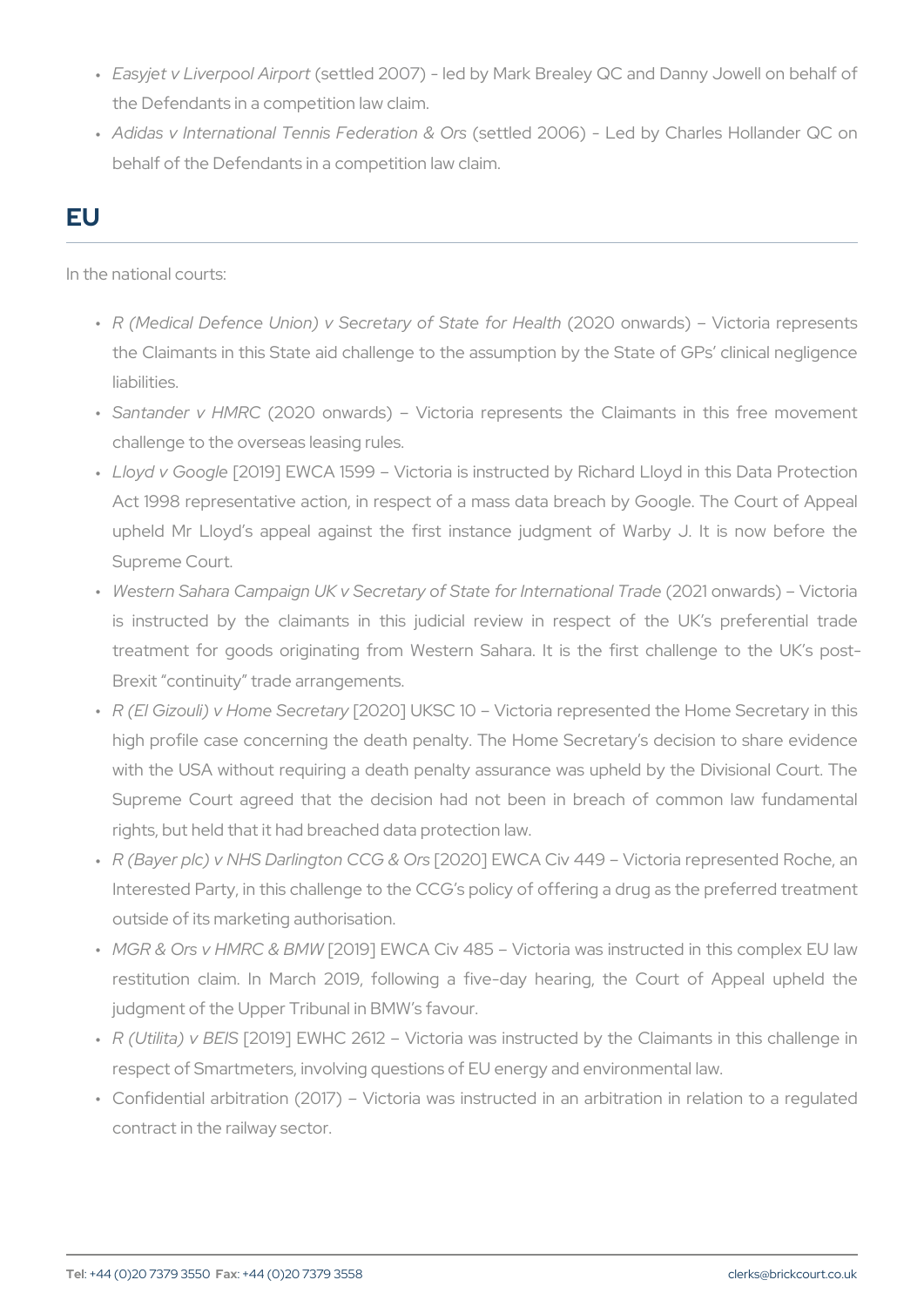- " NICE appeals for Roche Victoria appeared as sole counsel for I the National Institute for Health and Care Excellence on the September 2016; December 2017).
- " R (UNISON) v The Lor[o'2001 173] n blekl\$noGr 51; [2017] 3 WLR 409 V seven-judge Supreme Court in access to justice challenge employment tribunals. The challenge raised issues of EU law, Hum
- " R (Hemming, trading as Simply Pleasfoculuses)SuvproewheestmCionusntterhearin WLR 1271; CJEU hearing: [2017] 3 WLR 317; second Supreme Cou 3 WLR 317) Victoria was instructed in this case concerning Directive to licensing regimes (in particular, to the licensing of instructed as junior counsel, when the case returned to the Supre respect of the questions of restitution as a matter of EU law and a
- " R (Minchinhampton Committee of Common(seerstle&d O2nOs1)7)v DEVFiRtA instructed unled on behalf of a group of farmers. The case led to in respect of farming on common land, with the potential to be pounds.
- " R (British American Tobacco) v Secret[a2n0y1 6o]f ESWaHtC9 flo1n69HealWhic instructed, led by David Anderson QC, in this high profile cha packaging for cigarettes.
- " R (Roche Registration Limit[e2d)1 ©] the WML RR446 This high profile ca first application of the pharmaceutical Penalties Regulation ( turnover) anywhere in Europe. It related in particular to the leg MHRA. Victoria appeared for Roche in the High Court ([2015] 1 0 (on both occasions led by David Anderson QC).
- " R (Crossley Cook (e) e totleSdS H2015) Victoria was instructed unle relating to force majeure .
- " Daiichi Sankyo v the Informat (6 Bep Commisme is s20 n 4 ) Victoria appeare challenge to the Information Commissioner s decision in respect Pharmaceutical Price Regulation Scheme.
- " Lonsdale v Howard[280 OH7a]Il4amAll ER 1 Victoria was led by Fergus the House of Lords in this commercial agents regulations case.
- " Barker v Department for Environment, (FCoho.oDiand2.0ROu7r)al–AAfpfppierasred behalf of the claimant farmer seeking payment of money owed under  $\alpha$

In the CJEU:

" Case C-144L/dp9in Pv CommiVs is ontiantian is instructed by one of the general companies in the ge this high profile appeal concerning the Commission s so- called p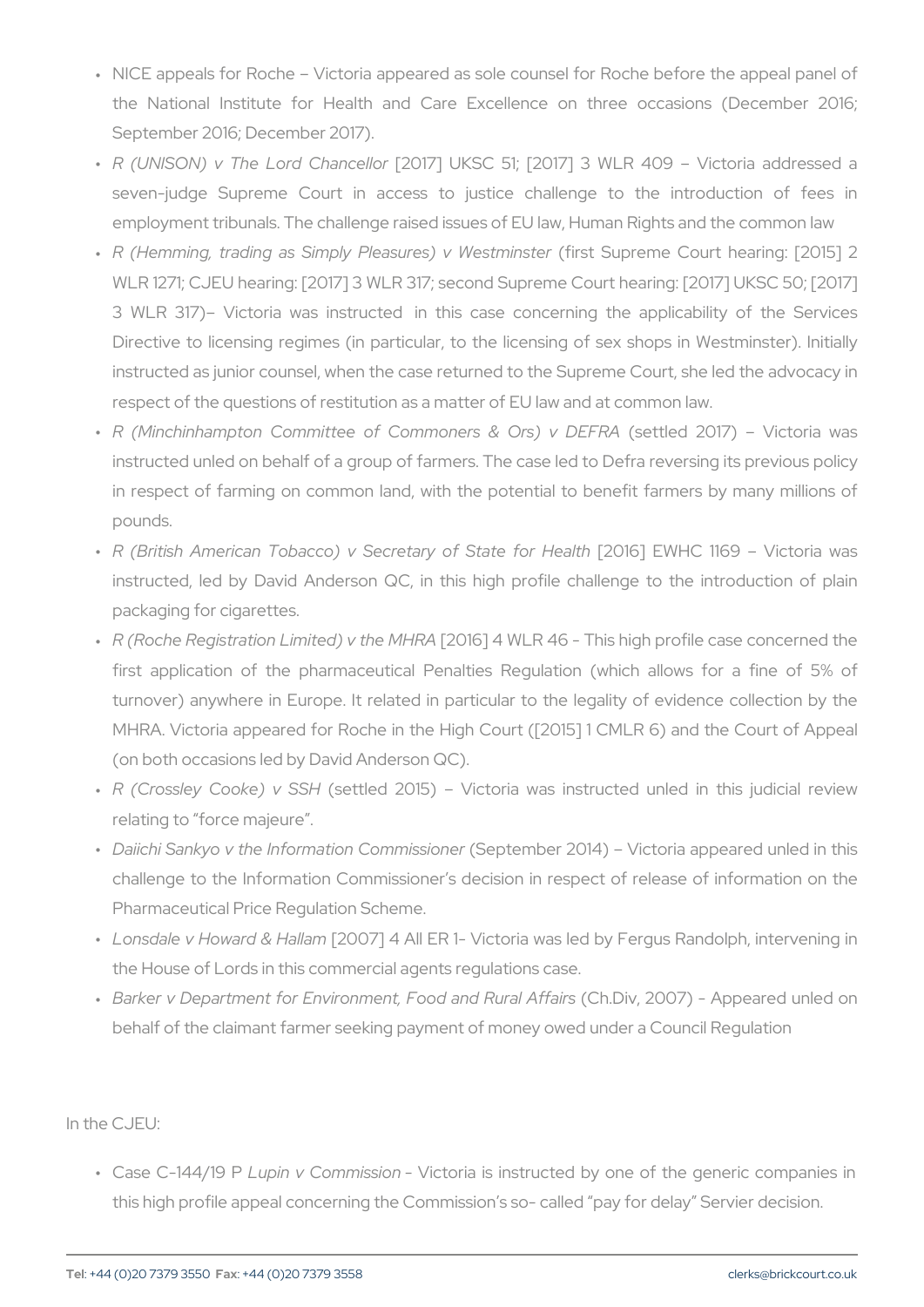- " Case C–1E5a/OlmeisEeOrLI:EU:C:2018:464 Victoria appeared before sole counsel for the United Kingdom in this case concerning the Directive (MiFID).
- " R (Hemming, trading as Simply Pleasfoculuses)SuvproeWheestnCionusntterhearin WLR 1271; CJEU hearing: [2017] 3 WLR 317; second Supreme Cou 3 WLR 317) Victoria was instructed in this case concernin Directive to licensing regimes (in particular, to the licensing c was referred by the Supreme Court to the CJEU for a preliminary r
- Case C-547/14 R (Philip Morris International) v SSH (Judgment 4 May 2016) Victoria was " instructed, led by David Anderson QC, in this challenge to the Sec
- " Case T-43U7n/1t4ed Kingdom v ComVmicstspiroi**a** was instructed unled Kingdom in this challenge to a Commission Decision disal Agricultural Payments to the UK.
- " Case C-42DBH1L4 Victoria was instructed as junior counsel to file ' CJEU on behalf of the UK in this case concerning national lenienc
- " Case C–20U9n't 3ed Kingdom v @ boutmorib is junior counsel for the Unit application to annul the Council Decision which authorises Enh Financial Transaction Tax.
- " Case C-248N1o2t Pern Ireland Department of Agriculture and Rural I . Case T-500 Bilde Kingdom v Commission and Case T-245/13 Unit - Victoria appeared, led by Derrick Wyatt QC, in these Genera decisions which disallowed significant sums of money from the due to the UK.
- " Case C-37G3VC32CashVictoria was instructed (unled) on behalf of the reference from a Slovakian court in respect of consumer contracts.
- " Case 63Bétger Victoria was instructed (unled) on behalf of th reference from a German Court in the field of food safety.
- " Case C-416U/nlittedP Kingdom v Com Vmicstoroian was led by Derrick W appeal against a finding of inadmissibility, in the context of territorial waters.
- " Cases C-1N4 Chk el Instanudte C-1E51 in One Victoria was instructed (led by David Clement Clement C Anderson QC and Jemima Stratford QC respectively) in these ref the ECJ for preliminary ruling in respect of the regulation of chem
- " Case C-39D 60w8 Agroscien\ciecstoria was led by David Vaughan QC in refusal to grant interim relief.

#### Public Law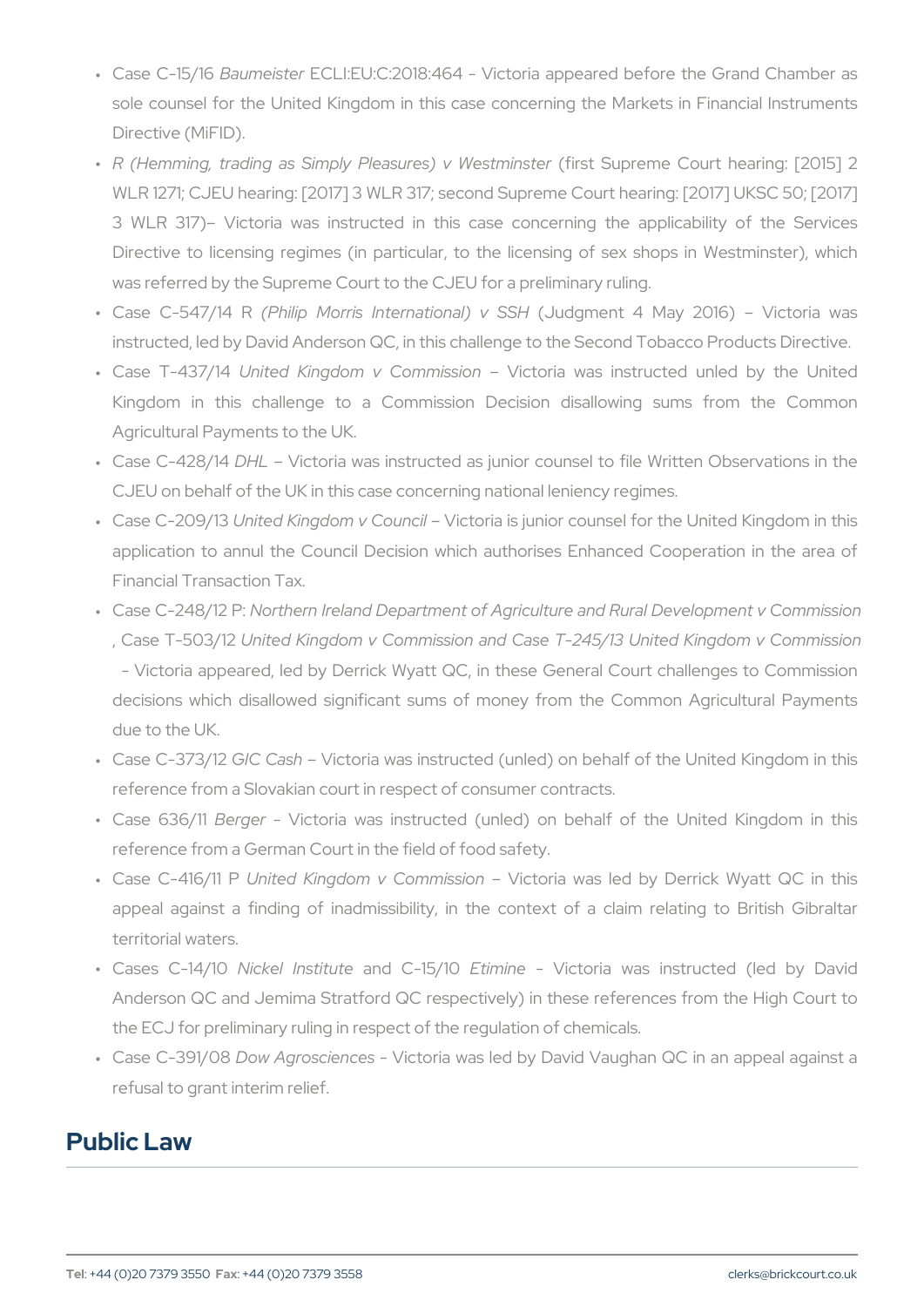- " Privacy International & Ors v For(etihgen STehoirdetDiriye & tiOoms) [2021] EW Victoria is instructed for the Respondents in this high profile case participation of undercover agents in criminality.
- " Western Sahara Campaign UK v Secretary of \$2002e1 f**onwate** biatibind is instructed by the claimants in this judicial review in res treatment for goods originating from Western Sahara. It is the Brexit continuity trade arrangements.
- " Open Democracy(2v0  $\mathbb{N}$  H)S Victoria is instructed by the claimants in Covid processing of NHS data by Palantir.
- " Good Law Project (2021) Victoria is instructed by the Good Law in relation to the poor nutritional quality of food boxes provided people in the pandemic.
- " R (El Gizouli) v Hom[@032@o}r⊎1KaSC 10 Victoria represented the Ho high profile case concerning the death penalty. The Home Secre with the USA without requiring a death penalty assurance was up Supreme Court agreed that the decision had not been in brea rights, but held that it had breached data protection law.
- " R (Bayer plc) v NHS Darlin[g2t002h0 C CEOW C& A O C sv 449 Victoria represe Interested Party, in this challenge to the CCG s policy of offering outside of its marketing authorisation.
- " R (Utilita) [2 CB ESI] SE W H C 2612 Victoria was instructed by the C respect of Smartmeters, involving questions of EU energy and env
- " Confidential advice on access and disability issues in respect of r
- " Dulgheriu & Orthova v London [B2c0r1o9u]ghEWoCAEaCling 1490 Victoria by Liberty, intervening in the Court of Appeal hearing of this Space Protection orders in respect of abortion clinics.
- " R (ICAEW) v Lord [ $2$ hoano] e Blowr HC 461 (Admin) Victoria was lead Chancellor in this high profile challenge to the Lord Chancellor s regulate legal services. The Divisional Court dismissed the challe
- " R (Muir) v Wandsworth Bq2o0u1g9h] CoAulnicElR 422 Victoria appeared Mr Muir in this Court of Appeal case raising important issues in spaces. She successfully defended the judgment of the court which impacts on all London parks, commons and other open space
- " A v  $[2018]$  UKPC 4 Victoria appeared as sole counsel in this Mance, Wilson, Hodge, Black JJSC). It concerned comple development of customary law (as opposed to common law), o satisfy the ECHR, and of the jurisdiction both of the Sar compounded by the fact that many of the materials were in mediev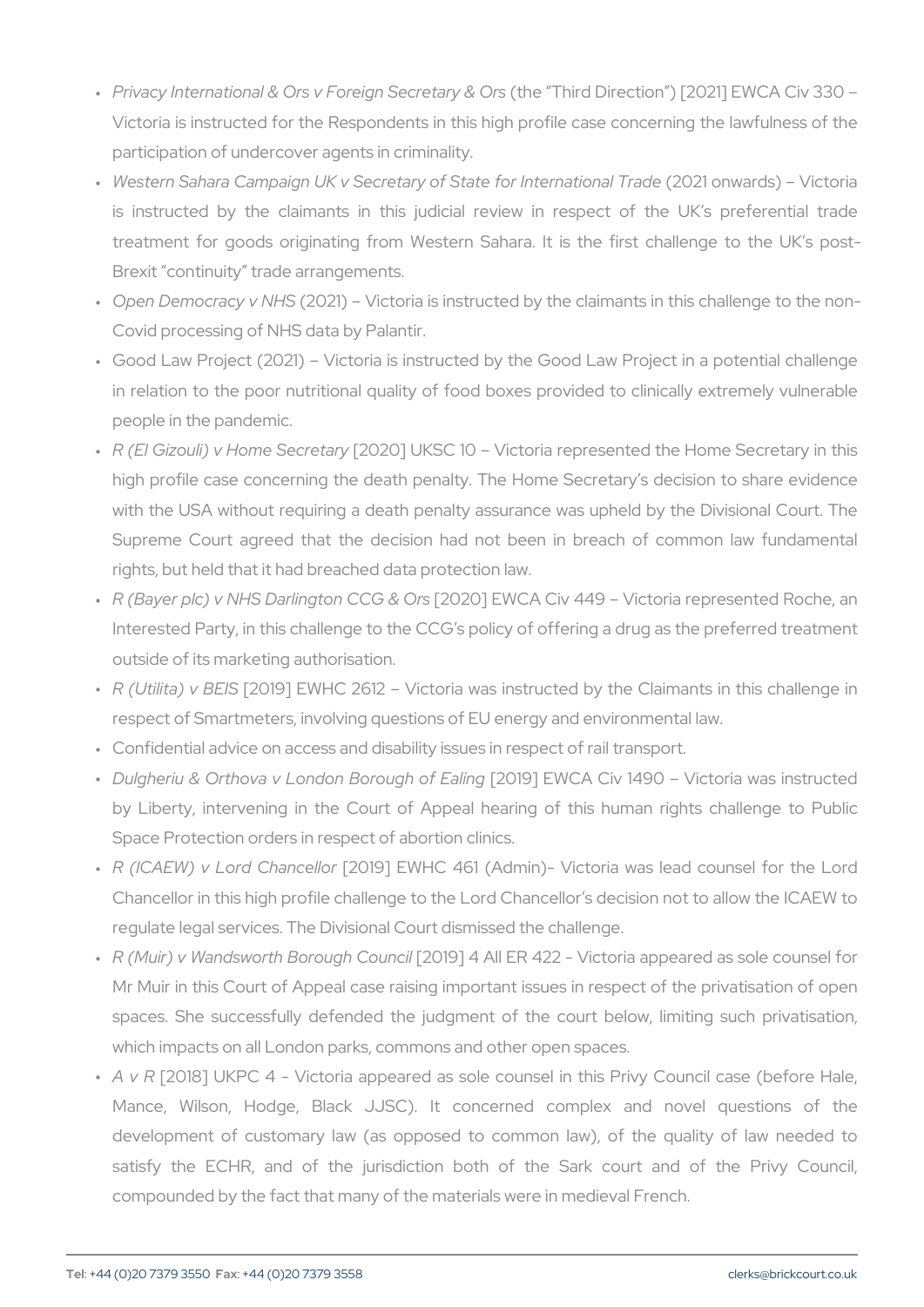- " Queens Park Rangers v the Engl(i**AhbiFroactiball Alweaag**ue October 2 settled in July 2018) Victoria was junior counsel for QPR challenge to the Championship 2012 Financial Fair Play Rules.
- " R (UNISON) v The Lor[o'2001 173] n blekl\$noGr 51; [2017] 3 WLR 409 V seven-judge Supreme Court in access to justice challenge employment tribunals. The challenge raised issues of EU law, Hum
- " National Cyber Security Centre Victoria has assisted the NCSC.
- " NICE appeals for Roche Victoria has appeared as sole counsel f of the National Institute for Health and Care Excellence on September 2016; December 2017).
- " R (Hemming, trading as Simply Pleasfoculuses)SuvproewheestmCionusntterhearin WLR 1271; CJEU hearing: [2017] 3 WLR 317; second Supreme Cou 3 WLR 317) Victoria was instructed in this case concerning Directive to licensing regimes (in particular, to the licensing of instructed as junior counsel, when the case returned to the Supre respect of the questions of restitution as a matter of EU law and a
- " (1) Versloot Dredging BV & (2) SO DC Me[r2w0e1s6t]onUeKSB0⁄4/5HD[20&17O] Victoria addressed the Supreme Court in this case concerning the due to use of a fraudulent device, in particular whether this  $j$ udgment (4:1, with Lord Mance dissenting) held that the law did  $n$ collateral lie had been told (contrary to the previously understood
- " R (Minchinhampton Committee of Common(seerstle&d O2nOs1)7)v DEVFiRtA instructed unled on behalf of a group of farmers. The case led to in respect of farming on common land, with the potential to be pounds
- " R (British American Tobacco) v Secret[a2n0y1 6o]f ESWaHtC9 flo1n69HealWhic instructed, led by David Anderson QC, in this high profile cha packaging for cigarettes.
- " R (Roche Registration Limit[e2d0)1 © ] the WML RR446 This high profile ca first application of the pharmaceutical Penalties Regulation ( turnover) anywhere in Europe. It related in particular to the leg MHRA. Victoria appeared for Roche in the High Court ([2015] 1 0 (on both occasions led by David Anderson QC).
- " R (Barda) v the Mayo[r2 Conf6] o4hd\oMoll R 20 Victoria was instructed Occupy Democracy in this Human Rights Act challenge to the M protest in Parliament Square Gardens.
- " R (Wall) v (Msoutled March 2014) Victoria appeared unled in th prison mother and baby units.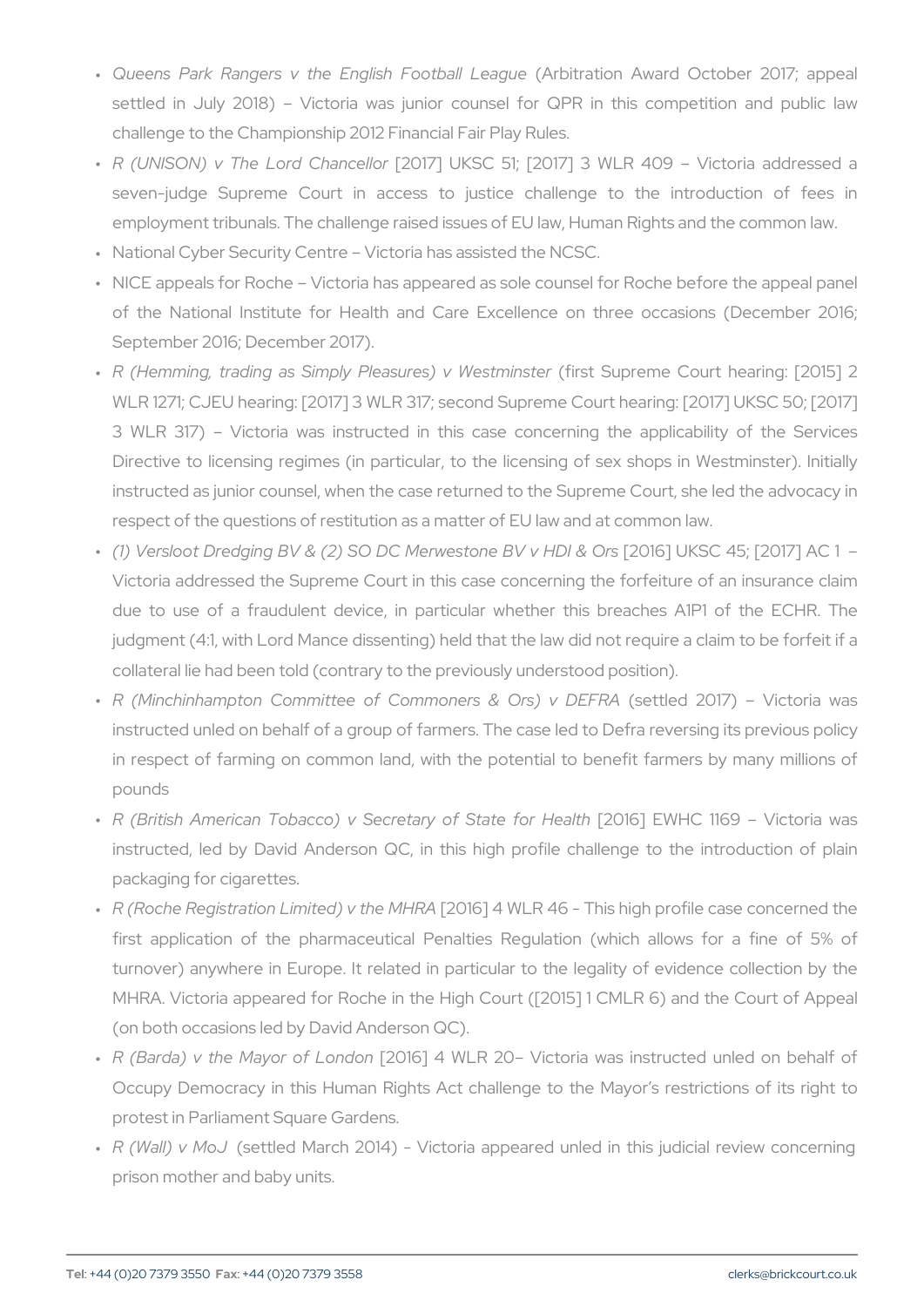- " Makanjuola v(sMotubed Jan 2014) Victoria was instructed unle detention case.
- " R (Hansen Palomares) v L(osredttCehdanDoeed eomber 2013) Victoria appe judicial review concerning legal aid.
- " K M v Cambridgeshire Cq(2011)2] C b KnScOl 23 Victoria was led by Rio this Supreme Court hearing concerning community care law.
- " The Baha Mousa Public Inquiry Victoria was Junior Counsel f death of an Iraqi in British custody.
- " R (Zagorski) v SS for Business,[20ntolyahHiRobRan6d S\kildbsoria was Chamberlain for the respondent in this case about the export injections in the USA.
- " Knights v Ministry(oludly u $\texttt{\&}$  Oliclole) Victoria appeared unled in this di by a prisoner, concerning the communication of his autobiography.
- Aehmed v Legal Service Commission 2009 EWCA 572 Victoria was led by Martin Chamberlain on " behalf of the LSC in an appeal against an award of election petition
- " Woodpecker v [20 M R SQ E W H C 3442 (Ch) Appeared unled for H M R C
- " R (Smith) v (1) Secretary of State for J[u2s0t0o38] EEW(Pen)C P(aArobrhein Bjo-anApper Content Content Content Content Content Content Content Content Content Content Content Content Content Content Content Content Conte unled for the Parole Board
- " R (Government of Bermuda) v Office[20108C] oAnInhuEn Rca(tDo) n \$8 (Aug Counsel for the Government of Bermuda (led by Richard Gordon ( Ofcom Decision relating to satellites.
- " Mkombozi v Attorne (yHiGgehneCroaulrt of Tanzania, 2008) Victoria a High Court in Arusha, Tanzania, in a direct constitutional ch street children.
- " Lord Avebury v The Informati $\phi$ 2007) mmi bisoloner a was instructed by successfully seeking the disclosure of the dates of meetings Murdoch or Richard Desmond.
- " R (Royal Institution of Chartered Surveyors) v The Secretary of Governme 2007) - Led by Nigel Pleming QC and Martin Chamberlain in a judicial review on the consultation of Home Information Packs.
- " R (Dost Mohammed) v Secretary o**f CSouart**te offorApDpeefaeIn)c $\epsilon$ 2007] All (May) - Junior counsel for the Secretary of State (led by Clive L defending a race discrimination challenge to the ex gra compensation scheme. Also appeared in the earlier hearing in the

### Data Protection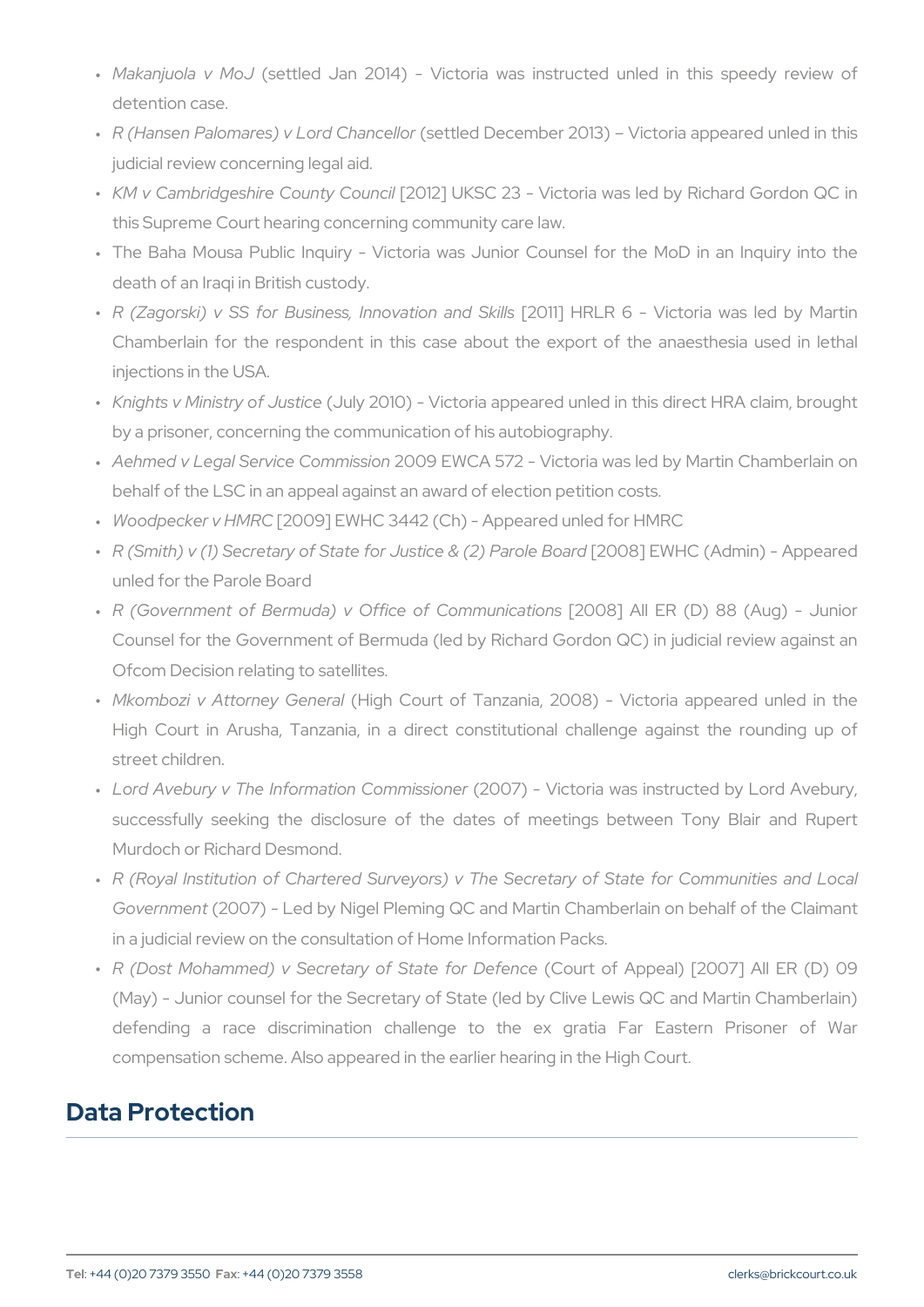- "Lloyd v Go[o2oß] EWCA 1599 Victoria is instructed by Ric representative action, in respect of a mass data breach of the D Appeal upheld Mr Lloyd s appeal against the first instance judg the Supreme Court.
- " Williams v Ę $\mathfrak{Q}\rho$  2end in Victoria is instructed in this 19.6 representative action, following the senta ICO s finding that Experian has breached the GDPR.
- " Carpio v Fac(e2b0o2c0k) Victoria is instructed in this 19.6 representa Cambridge Analytica scandal.
- " Open Democracy(200 2NH) S Victoria was instructed by the claimant non-Covid processing of NHS data by Palantir, which was withdray would consult and produce a DPIA before taking any such decision.
- " Ryan v Go(c2q0120) Victoria represents Dr Ryan in this complaint to
- " R (El Gizouli) v Honn2e02SOe]cnUeKfSnCy 10 Victoria represented the Home Secretary in the Secretary in the S high profile case concerning the death penalty. The Supr Secretary s decision to share evidence with the USA without re breached data protection law.

# Commercial

- " Lloyd v Go[o2oß] EWCA 1599 Victoria is instructed by Ric representative action, in respect of a mass data breach of the D Appeal upheld Mr Lloyd s appeal against the first instance judg the Supreme Court.
- " Omers Administration Corp[2&0109]sE\HGsdo09 Victoria was lead Serious Fraud Office in the Tesco overstatement of profits ci heavy multi-party hearings.
- " Confidential arbitration (2017) Victoria was instructed in an a contract in the railway sector.
- " R (Hemming, trading as Simply Pleasfoculuses)SuvproeWheestnCionusntterhearin WLR 1271; CJEU hearing: [2017] 3 WLR 317; second Supreme Cou 3 WLR 317) Although initially an EU law case, when the case related solely to restitution. Victoria led the advocacy in respect matter of EU law and at common law.
- " (1) Versloot Dredging BV & (2) SO DC Me[r2w0e1s6t]onUeKSB0⁄4/5HD[20&17O] Victoria addressed the Supreme Court in this case concerning the due to use of a fraudulent device. The judgment  $(4:1,$  with Lord N did not require a claim to be forfeit if a collateral lie had b understood position).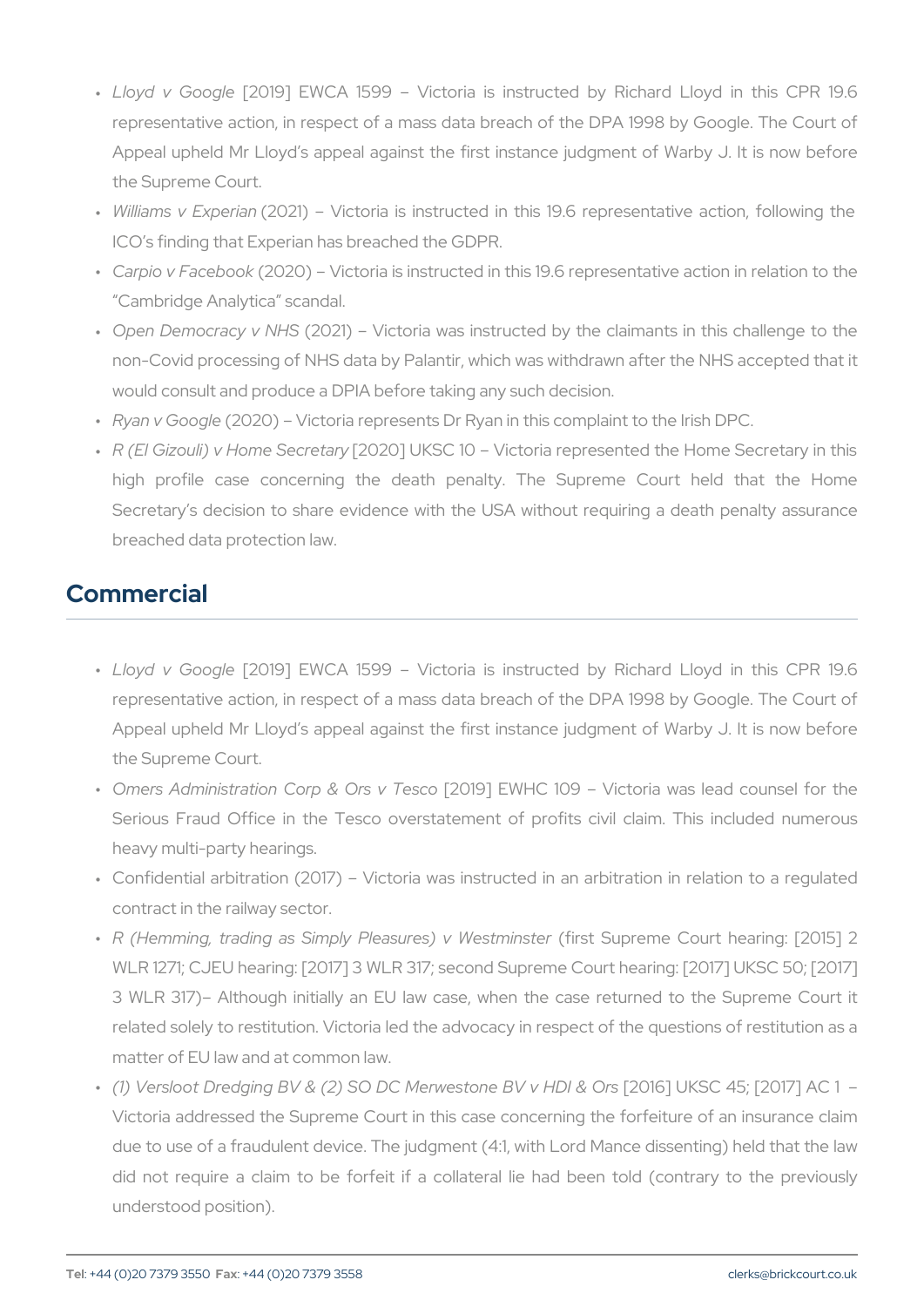- " Confidential arbitration (2016) Victoria acted (initially unled, significant joint venture dispute for a major brand, in LCIA arbitra
- " SULCo v Ar[ $a$ dni bet EWHC 2595 Victoria successfully acted contractual dispute relating to an implied term.
- " RFU v B(Ishektled 2014) This is a breach of contract claim in Victoria was instructed unled.
- " Sarclad v APT & iQuosia was instructed (initially unled, and then le in this copyright/confidential information claim in the High Court.
- " Amber Solicitors v the LorMicCllonainacealdiord (unled) for the defendant dispute arising out of the Duty Solicitor Scheme.
- " M W M Boardroom Consul(tsinegtled O M Ovember 2013) Victoria was in this contractual dispute in the High Court.
- " Castmasters v (**Sattled** November 2013) Victoria was instructed in this contractual dispute concerning agency activities in China, in the High Court in early 2014.
- " Jones v R[i $2$  @ h2] EWHC 348 (Ch), in which Victoria was led by Cha of the defendants in a breach of NDA/ breach of confidence claim.
- " Rayden v Ed(wCaornohom ercial Court, settled 2009) Victoria was led b this breach of share sale warranty claim.
- " Associated British Port(sfi**vsFeinrsytvaayse** [2008] 2 Lloyd's Rep 353) ( Rep. 595) - Victoria was led by Peter Irvin in guarantees/indemnities.
- " Arla Foods UK v Barne[\$2 0a0n9d] Olt Be Cs L.C. 699 Led by Charles Hol of the defendant farmers in a contractual claim under a milk suppl
- " Royal Bank of Scotland(2v0 OWBi)nterultuhnuiror counsel for Winterthur (le QC and Helen Davies QC) in a breach of share sale warranty claim.
- " The Accident Group Litigation (settled 2007) Junior counsel Charles Hollander QC, Tim Lord and Colin West), the underwriters injury legal expenses scheme, in a professional negligence and co

# Qualifications & Further Information

#### Education

- " Tapton Comprehensive School, Sheffield
- " BA Hons Law, Trinity College Cambridge First Class (2001).
- " D.E.S. droit européen, Université Libre de Bruxelles Grande Dist
- " BVC, Inns of Court School of Law Very Competent (2003)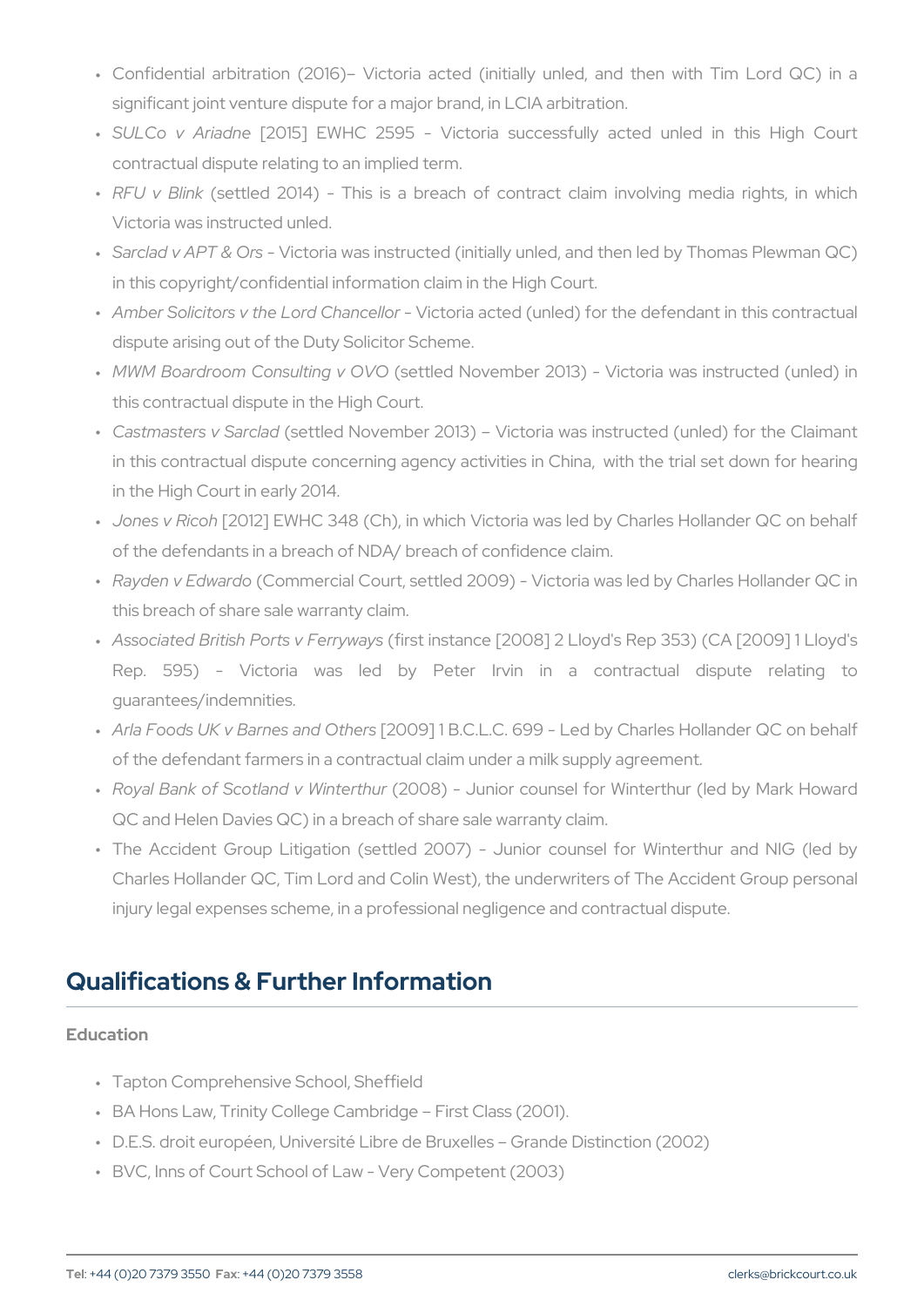- Scholarships/Prizes: "
	- " Bedingfield Scholar, Gray s Inn, 2002-3
	- " Wiener-Anspach Scholar, U.L.B., 2001-2
	- " 3 Verulam Buildings Prize for top paper in Equity, June 2001
	- " Lizette Bentwich Prize for tripos, June 2001
	- " Senior Scholar, Trinity College Cambridge 2001

Further Information

- " Prior to taking Silk, Victoria was a member of the Treasury A Panel
- " Languages: French
- " Member of the Administrative Law Bar Association and of the Bar I

#### Directory Quotes

- " "She picks up on issues that other people don't and is skilled at "Very impressive on her feet and a good strategist." "She is comi friendly." (Competition, Chambers & Partners 2022)
- " "She is absolutely outstanding, a genuine expert. She is a force "She is very well respected and peers cannot speak highly Chambers & Partners 2022)
- " "Her communications skills are good in terms of listening and within the case. She is good at explaining things in a way we und technical issues has been superb." (European Law, Chambers & Pa
- " "Victoria is definitely one of my favourite silks to instruct. She and works really hard." "She is very responsive, user-friendly advice." "She is incredibly hard-working and down to earth, despited and and the galaxy size of the galaxy siz she is brilliant to work with." (Civil Liberties & Human Rights, Cha
- " "She is unbelievably clever and just grasps things hours befo advocate with a tremendous future ahead of her." (Administrative Bublic Law) Partners 2022)
- " "She is dynamic and has great appellate experience." (Group Litig
- " "Very personable and responsive. Astute on the law and commerci Human Rights, Legal 500 2022)
- " "An outstandingly able lawyer who in an absolute delight to (Administrative & Public Law, Legal 500 2022)
- " "Victoria is a very strong junior silk, with excellent legal knowle as being approachable, easy to work with etc. Basically all y position." (Competition, Legal 500 2022)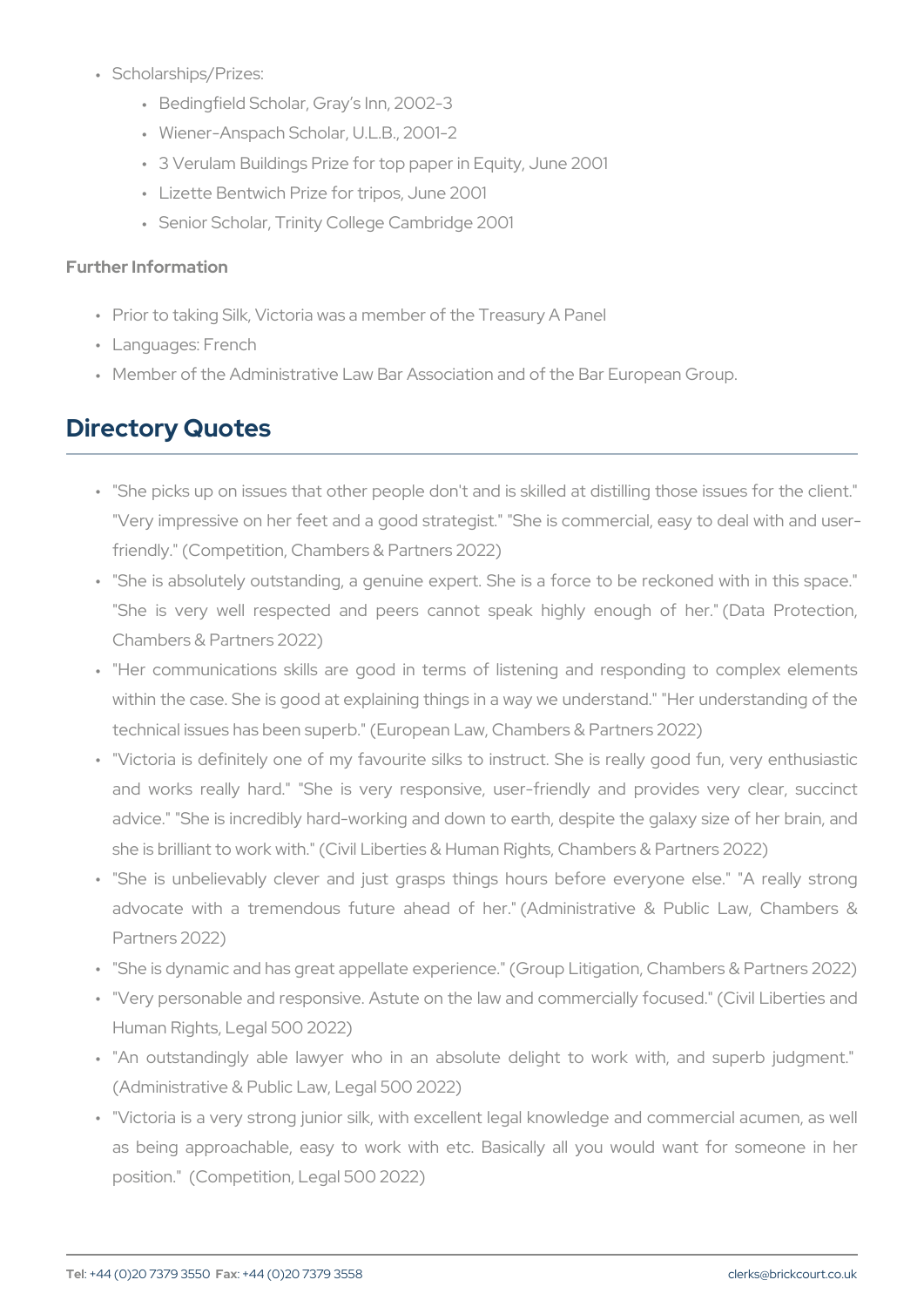- " "An absolute expert in this area. Knows all the issues and is inv Protection, Legal 500 2022)
- " "She is extremely bright and hugely experienced." "She is insight to lay clients." "She has a great manner with the CAT: very engaging air in hearings." (Competition Law, Chambers & Partners 2021)
- " "She is totally brilliant and super clever." "Victoria is a very c Chambers & Partners 2021)
- " "Very approachable and very thorough." (Civil Liberties and Hur 2021)
- " "She just has a magnetism which makes her a joy to listen to, n sharp, extremely industrious and much sought after. Amon (Administrative & Public Law, Chambers & Partners 2021)
- " "She is brilliant. Incredibly quick, very intelligent, and a joy t 500 2021)
- " "Wonderful to work with, super smart and leads the team in an in Liberties and Human Rights, Legal 500 2021)
- " "A true team player and developing a specialism in class action 2021)
- " "The complete package: brilliantly bright and extremely hard-worki
- " "She has an easy advocacy style, which does very well to boil their core points." (Administrative & Public Law, Legal 500 2021)
- " "A star of her generation. She is extremely bright, highly moti "Not only does she quickly master complex matters and present th pleasure to work with and makes the most difficult cases fantastically well prepared." (Administrative & Public Law, Chambe
- " "Razor-sharp, incredibly down to earth and a really safe pair of when it comes to her strategic foresight of how cases can prog pick up the phone and bounce ideas around with her. You are answer." (Competition Law, Chambers & Partners UK & Global 2020
- " "Very clear and her advocacy style is well honed." "She has attention of her audience well." (European Law, Chambers & Partn " "She gets on extremely well with her case teams." (Administrative " "A first-rate barrister." (Civil Liberties & Human Rights, Legal 500
- " "She has been involved in many high-profile follow-on damages 2020)
- " "Her advocacy is excellent and her analytical skills first-rate." (El
- " "Extremely bright, with a very real desire to wholly understand th is exemplary." "She's very intelligent, with a very confide (Administrative & Public Law, Chambers & Partners 2019)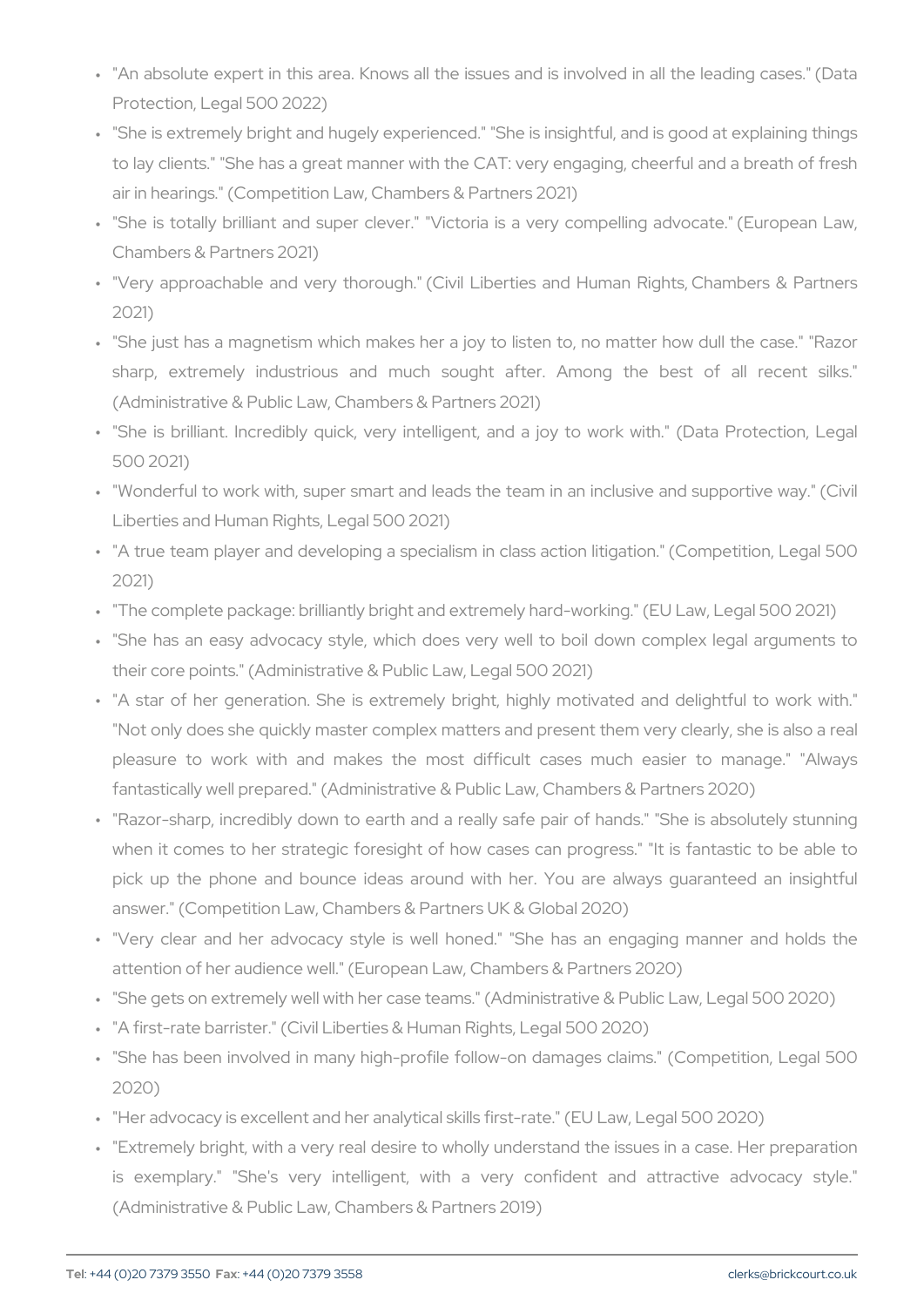- " "An outstanding drafter who communicates well and has a good Law, Chambers & Partners UK & Global 2019)
- " "She offers very good strategic advice and knowledge of the lav on cases." (European Law, Chambers & Partners 2019)
- " "She is clever, polished, hardworking and user friendly." (Admi 2018-19)
- " "Clever and strategic." (Civil Liberties and Human Rights, Legal 5
- " "A highly knowledgeable and very able European lawyer." (EU Law
- " "Not only does Victoria quickly master complex matters and prese real pleasure to work with and makes the most difficult cases thorough, detail-driven and very commercial." (Administrative & 2018)
- " "She is hard-working and user-friendly." "She is committed and with." (Competition Law, Chambers & Partners 2018)
- " "She is a successful silk in the making thorough, detail-drive Law, Chambers & Partners 2018)
- " "Clever and strategic; a silk-in-waiting." (Administrative & Public
- " "Exceptionally talented and pragmatic." (Civil Liberties and Humar
- " "One of the fastest intellects at the Bar." (EU Law, Legal 500 2017)
- " "She combines common sense, intellectual rigour and a real v (European Law, Chambers & Partners 2017)
- " "She is punchy a great team player who it's great to work with. when confronting a silk." (Competition Law, Chambers & Partners
- " "Combines common sense, intellectual rigour and a real willingne good written style. Clear, communicative and enthusiastic. Very with." (Administrative & Public Law, Chambers & Partners 2017)
- " "Exceptionally talented." (Administrative & Public Law, Legal 500
- ""Approachable and pragmatic; a pleasure to work with." (Civil I 500 2016)
- " "Thorough, hard-working and comes up with creative points. C around." (Administrative & Public Law, Chambers & Partners 2016)
- " "Wonderfully talented she has an incredibly good legal mind case much faster than other people. She has an aura about her th is just a delight to work with." (Competition law, Chambers & P. 2016)
- " "Very impressive; incredibly bright and personable." (European La
- " "A very good advocate. She is very clever and has an extremely Law, Chambers & Partners 2016)
- " "Both extremely diligent and proactive." (Inquests & Public Inquiri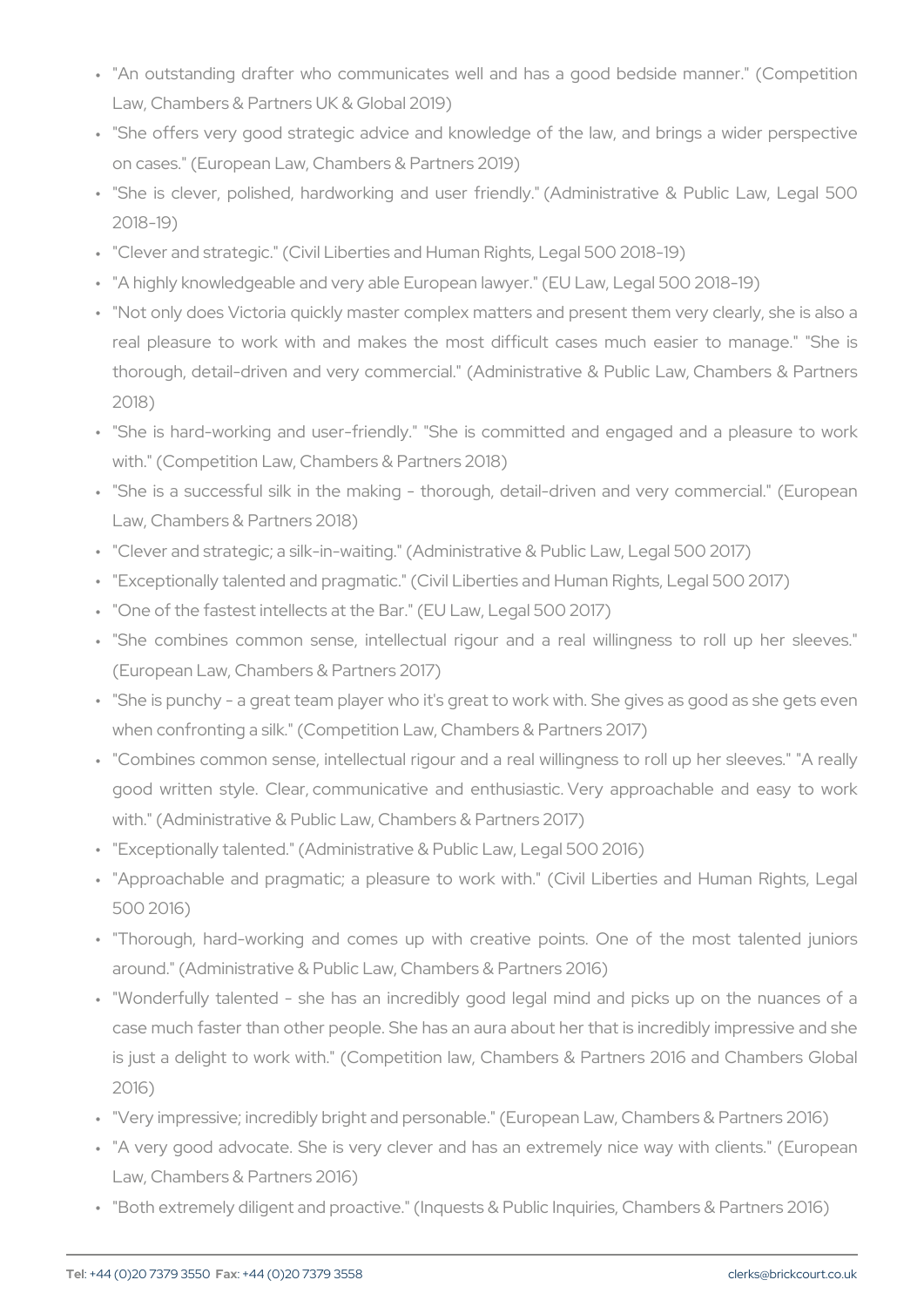" "An absolute pleasure to work with" (Civil Liberties and Human Rig

- " "A brilliant lawyer; communicative, thorough and reliable." (Admi 2015)
- " "She is a delight to work with. She is extremely thorough and dil extremely proactive and her advice is very solid." "She's clever, sleeves up." (Administrative & Public Law, Chambers & Partners 2
- " Receives significant praise from clients and peers alike. (Comp 2015)
- " "She has inexhaustible supplies of energy and is very, very goo Partners 2015)
- ""An excellent speaker." "She is able to pick up a case and far (European Law, Chambers & Partners 2015)
- " "She is hugely bright and hugely hard-working." (Inquests & Pub 2015)
- " "Takes complex facts and concepts and shapes them into eff speed and skill." (Administrative & Public Law, The Legal 500 201
- " "Excellent." (Civil Liberties & Human Rights, The Legal 500 2014)
- " "She is very personable and very hard-working, and can endea alike." "She is a very tenacious, efficient and clear advocate in Administrative & Public law)
- " Seen by peers as an up-and-coming name in the competition f demonstrated her strength in cases that include a commercial and her public law expertise. (Chambers & Partners 2014, Competition
- " She is highly industrious and her legal research skills are ne (Chambers & Partners 2014, Competition law)
- " Her practice encompasses public, EU and competition law. She number of EU courts and has recently been instructed by the UK superb research skills. (Chambers & Partners 2014, European law)
- " "Outstanding on EU general court practice and EU agricultura striking." (Chambers & Partners 2014, European law)
- " Offers representation in public inquiries of the highest social expert in public law and human rights. (Chambers & Partners 201 $\cdot$
- " "She is invariably correct and performs with utter brilliance. painfully clever, very hard-working and very easy to get along Inquests & Public Inquiries)
- " "stunningly good tactically" with a "natural sense for litigatio coming member of the UK's competition bar" (Global Competition 2013)